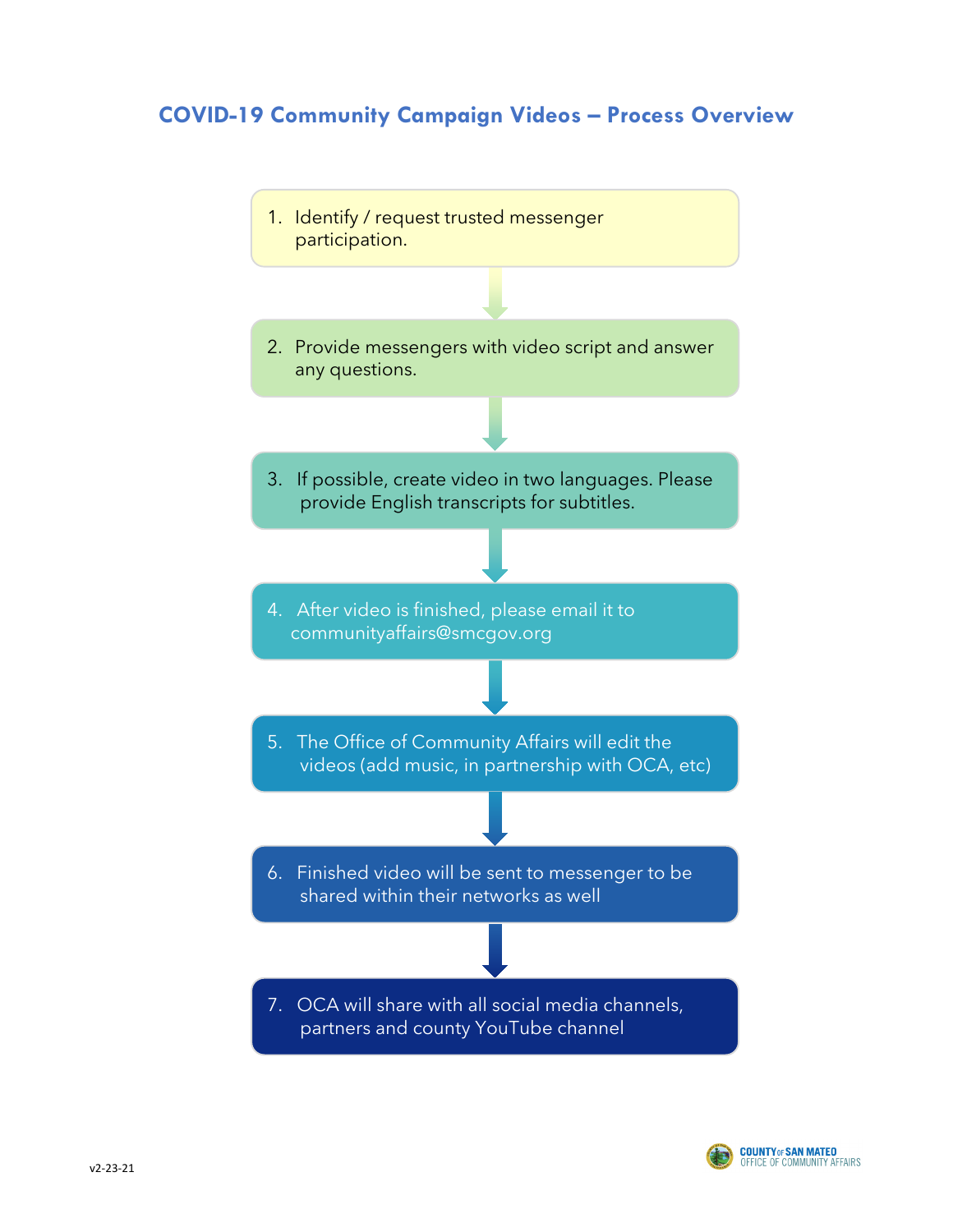# **SECTION 1: TIPS FOR SELF-RECORDING VIDEO**

#### **Tip 1: Write a quick script.**

You don't have to memorize it verbatim, but we find it helpful to have a clear idea of what you want to say. You want it to be no longer than a minute (or two at the very, very most). Thirty seconds is generally best. Most viewers may not get past the seven-second mark, so it's important to get the crucial information in upfront.

Write out what you want to say and then time it out using a stopwatch or the timer on your phone. When you have a script that you're happy with, practice it in front of a mirror, in front of your family, and the camera.

For example:

*Hello, my name is [] and I've lived in [] my whole life. Please join me in staying home to stop the spread of COVID-19. Now is not the time to give up. Wear a mask and remember physical distancing when leaving your home. If you need help with resources or want more information on no-cost testing, please visit smcgov.org.* 

#### **Tip 2: Record the video on your computer or smartphone**

If you are able, you might decide to have someone else record the video of you on a smartphone or camera. If this is not possible, there are many ways to record this yourself. Especially now, viewers are used to seeing 'selfie' videos where people record themselves directly talking into the camera on their phones. If you'd like to record on your computer, check out this [blog](https://www.howtogeek.com/234786/how-to-take-photos-and-record-videos-with-your-computers-webcam/) about the best ways to record on a variety of different operating systems.

## **Tip 3: Take as many takes as you need!**

These videos will be posted directly on social media, and our production team will not be editing different takes together. if you mess up, that's totally okay (no one is perfect on take 1!) but please keep recording until you have a full video that you like and only send that one to us.

#### **Tip 4: Choose your location and setup.**

When creating a video yourself, it's best to be authentic and direct. If the noise is minimal and it is safe to do so following social distancing protocol, pick an area outside. Make sure you are in a quiet area with no wind and very little ambient noise. If outside isn't an option, a kitchen table or informal living room works well.

If you are outside – direct sunlight on you should be avoided. It will make the image look very harsh. A "gentle light" such as the light you see on a somewhat foggy day is flattering. In general you will find the best light early in the morning or right before or after sunset. The middle of the day usually has the most difficult lighting.

Set-up tips:

- Use **horizontal orientation** (holding your camera vertically makes it a bit more challenging to edit)
- To avoid a shaky video, try using a self-timer function on your camera to begin recording
- Speak clearly and enunciate your words. Don't feel the need to rush through your message!
- Try to keep videos under 1 minute



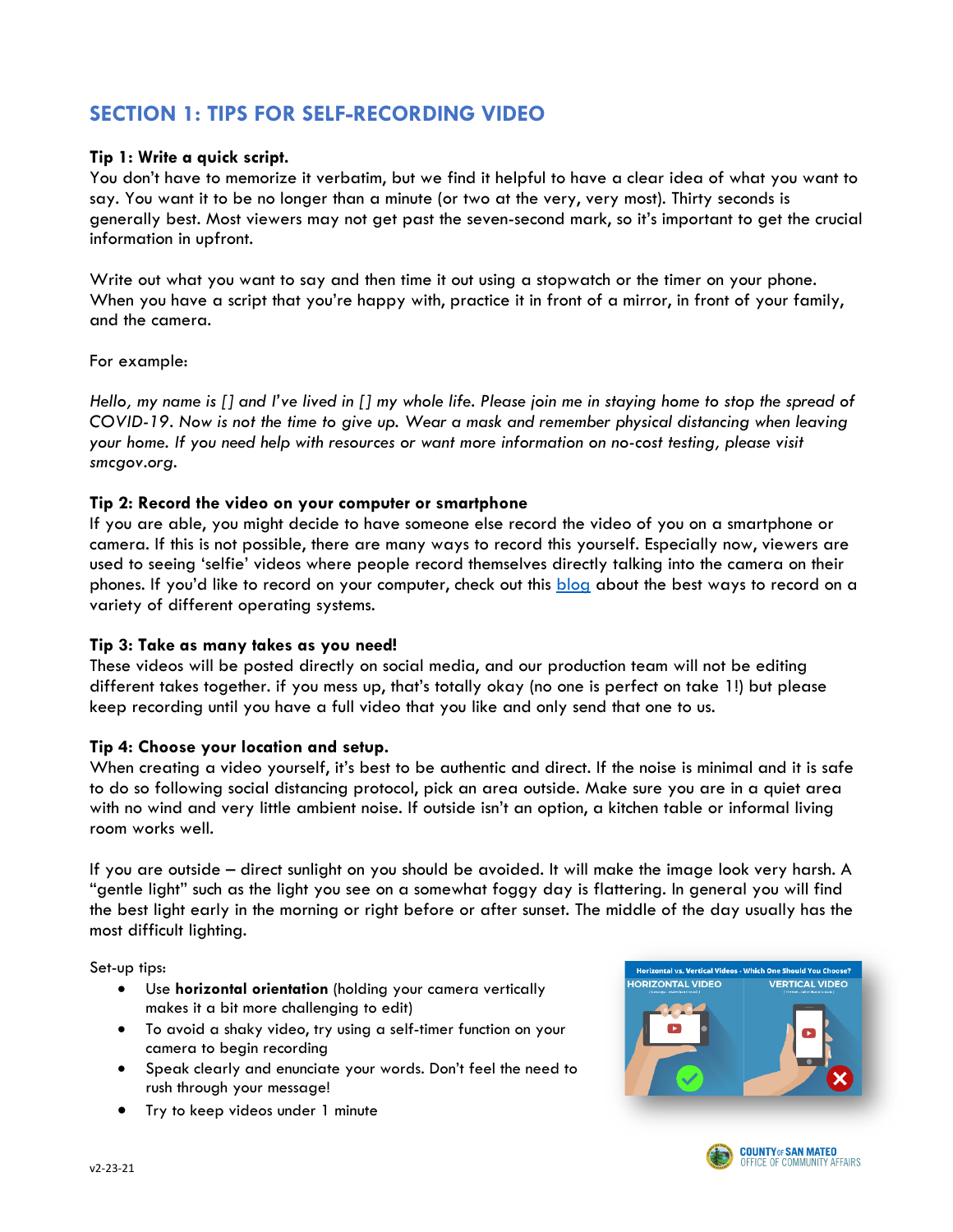Do a few takes to check the lighting and sound. If you aren't happy with how you look or the background, change it. Look directly into the camera (either on your computer or with someone else filming) not at the person behind the camera who may be helping you, and speak as if you were having a conversation with a friend or family member (because you are). Straight to camera is best.

#### **Tip 5: A note on dressing/attire**

The rules for online video are the same for TV: wear a solid colored shirt or blouse – light blue works for many people – and steer away from patterns, especially in loud colors. You want to look like yourself – wear something that makes you comfortable!

## **Section 2: Talking Points for Resident Videos**

First of all, thank you so much for taking the time to amplify this important public safety messaging in your community! We've included a few quick tips below to help you as you are recording this video on your computer or a smartphone.

#### **How to Protect Yourself and Others**

- We are each responsible for our own health and those around us
- The best way to prevent illness is to avoid being exposed to the virus
- **COVID-19** is not just the flu and is very contagious
- Taking the right steps hand washing, face coverings, staying 6 feet apart, getting tested, helps us get back to the things we want to do: family gatherings, taking our kids to school, going to work, sharing a meal
- We know not everyone can stay at home or keep apart easily but there are things we can all do to be safer
- MIST: Everyone should **mask** and **isolate** if you have tested positive or are waiting for results, **self-quarantine** for 10 days if you have been exposed, get **tested** if you have symptoms or are a close contact of someone who tested positive

## **COVID-19 Facts**

- Symptoms can appear 2-14 days after exposure
- People with these symptoms may have COVID-19: Fever or chills, cough, shortness of breath or difficulty breathing, muscle pain, headache, sore throat or a new loss of taste or smell
- You can spread the virus even if you don't feel sick you may not even have symptoms

#### **Testing**

- COVID-19 testing is easy, safe and available at no cost to you
- No one will ask your immigration status
- Results typically are available in a few days
- One simple swab equals peace of mind

#### **Face Covering**

- Cover your nose and mouth with a cloth face covering when around others
- The cloth face covering is meant to protect other people in case you are infected
- Continue to keep at least 6 feet between you and others. The cloth face covering is not a substitute for social distancing.

## **Social Distancing**

Stay at least 6 feet apart